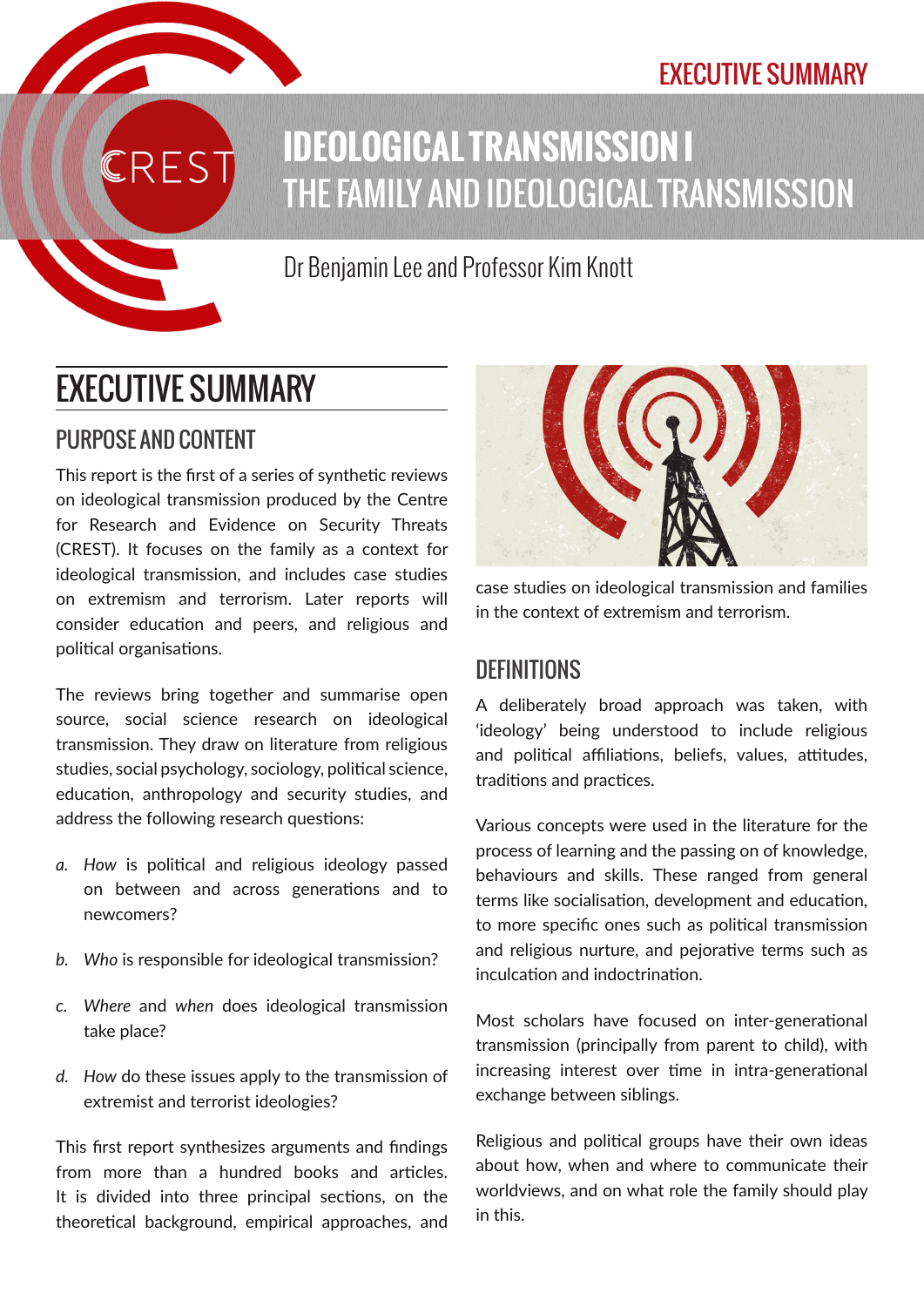## THE DIRECT TRANSMISSION MODEL

Families in all times and places socialise their children, pass on family culture and the wider traditions, norms and values of the societies – and in many cases religious and political groups – of which they are a part. This process has been discussed by scholars from a wide range of disciplines.

No single, universal model of ideological transmission could be identified in the literature. However, the majority of authors have focused on parentchild transmission. We refer to this as the 'direct transmission model'.

The starting point of the direct transmission model is that ideology is passed from generation to generation. Much of the early research assumed an effective transmission relationship between parents and children without detailing causal mechanisms.

The direct transmission model has received mixed empirical support. Specific items, such as political affiliation and religious preference, appear to be more effectively transferred between generations. Less concrete items, such as values and beliefs, are less easily transmitted.

The salience of issues, the agreement of parents on matters of belief and value, and shared family practices can boost transmission.

Mothers are more influential than fathers, particularly where they hold strong partisan views or engage in specific parenting styles.

Grandparents and siblings have also been shown to contribute to effective transmission, though this depends on other factors (e.g. whether the family is nuclear or extended, and the closeness of relationships).

## CRITICISMS OF THE MODEL

A major criticism of the direct transmission model was the assumed lack of agency of children. More recent research has shown that children take an active role in their development, asking questions of parents, forming opinions about parental beliefs, and stimulating debates within the household.

The family may be a major player in ideological transmission, but external influences such as school, political and religious organisations and the media are also important.

Families influence ideological transmission directly (as above), but also indirectly, as a result of their social class and status, and economic, political, ethnic and religious background.

Religious and political learning and engagement occurs across the life-course, not just in childhood, and may be affected by high-impact events.

Research on intergenerational transmission conducted in stable democracies with white, middleclass, Christian families is unlikely to hold true for different family types and backgrounds, or for those in other contexts (e.g. migration and post-conflict locations).

Different research designs and methods are suited to answering different questions. Quantitative approaches have been used to test ideological similarity between parents and children, and the effectiveness of intergenerational transmission, particularly of concrete concepts. Qualitative approaches have been used to examine how children learn and what they learn within the family, with the focus being on embodied practices and the 'doctrinal mode' of learning (through repetition and memory work).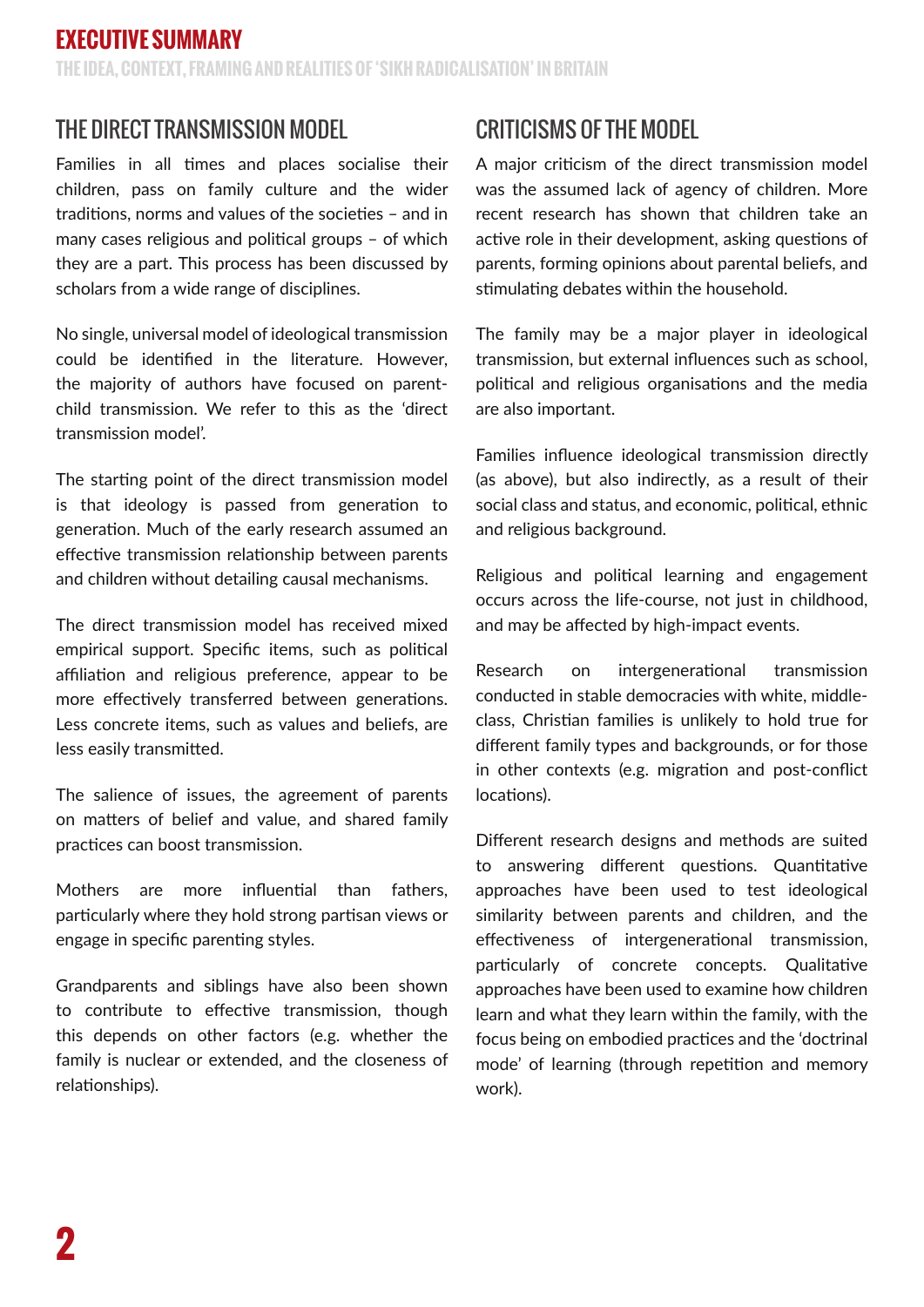#### TRANSMISSION IN NON-TRADITIONAL FAMILIES AND CONTEXTS

Ideological transmission is affected by minority status and discrimination. Young people, in particular, may feel they must defend their family or group traditions, values and practices.

Being part of a transnational family or a diasporic network also impacts on cultural learning both between and within generations.

It has long been assumed that second generation young people reject the religion of their migrant parents, only for a third generation to return to it. However, many second generation Muslims, Sikhs and Hindus in the West have bucked the trend by becoming more religious than their parents and by turning to 'real' or 'true' religion stripped of cultural and ethnic traditions.

Comparative and cross-cultural research shows that context and family background make a difference. Within a single national context, different religious and/or ethnic groups exhibit differing degrees of success in intergenerational transmission. Across different countries, one factor – income inequality – is seen to predominate in driving religious socialisation.

#### EVIDENCE FROM CASE STUDIES ON EXTREMISM AND TERRORISM

The cases varied by location, time, group, type of threat and type of source material. Evidence of the role of family in ideological transmission in these cases was mixed and highly dependent on specific contexts.

The family often played a significant role in a subject's account of his or her involvement in extremism or terrorism. However, this was rarely presented as a direct transmission of ideology from parents or other family members to the subject him or herself.

In some cases, the family was seen as consciously or unconsciously providing organisational connections to terrorist/extremist groups.

The family was often presented as bound up in a broader historical or political context. Past family experiences or involvement in extremism sometimes provided a source of grievance or encouragement for involvement in violent extremism or terrorism across generations.

In several cases, subjects engaged with terrorist and extremist groups in spite of the objections of their families. At other times, they concealed their involvement from family members.

Three in-depth case studies (of inter-generational, intra-generational transmission, and barriers to transmission) illustrated the often complex relationships between family and terrorism. In no case was ideological transmission via the family seen as wholly explanatory of involvement.

### **CONCLUSIONS**

The relationship between the family and ideological transmission is complex. There is some evidence that ideology can pass down through the generations, but this is by no means a foregone conclusion. Many factors can intervene and affect this process, and some items are more effectively transmitted than others.

Evidence from real world accounts of terrorists and extremists have tended to see the family either as an organisational connector between individuals and terrorist or extremist groups, or as a potent source of collective memory, grievance and tradition. In some cases, individuals adopted the ideological commitments of their parents; in others they rebelled against them. Some parents shared the grievances of their children, but others criticised and challenged them. In all cases, the role of the family was highly context dependent.